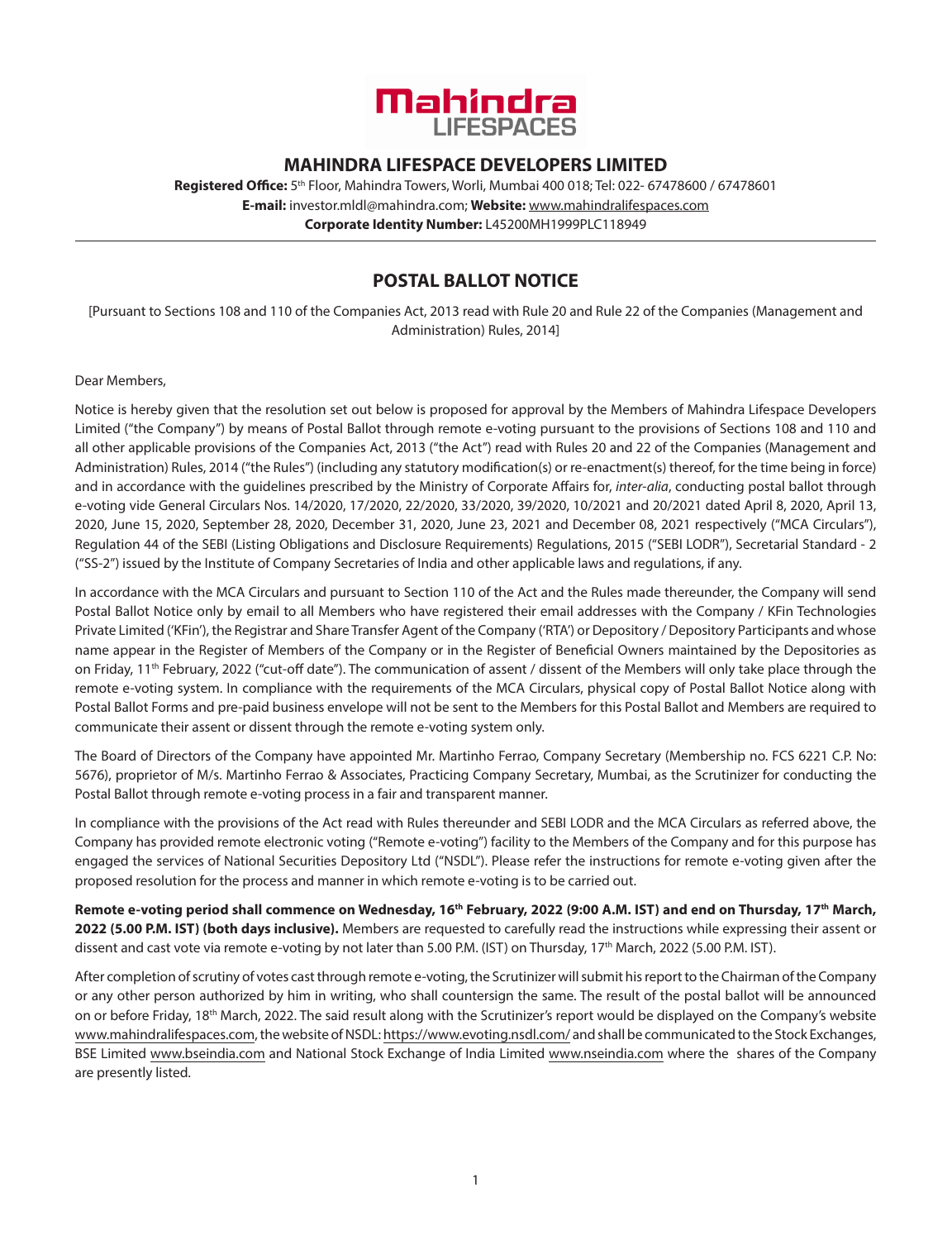#### **SPECIAL BUSINESS**

## **1. APPROVAL OF MATERIAL RELATED PARTY TRANSACTION – PURCHASE OF LAND PARCEL FROM MAHINDRA AND MAHINDRA LIMITED FOR DEVELOPMENT:**

To consider and pass the following resolution as an **Ordinary Resolution**:

**"RESOLVED THAT** pursuant to the Regulation 23(4) of the Securities and Exchange Board of India (Listing Obligations and Disclosure Requirements) Regulations, 2015 ("SEBI LODR"), as amended till date, and applicable provisions of the Companies Act, 2013 and rules made thereunder and the Company's policy on Related Party Transaction(s), and all other applicable laws and regulations, as amended, supplemented or re-enacted from time to time, subject to such other approvals, consents, permissions and sanctions of other authorities as may be necessary under applicable laws, pursuant to approval and recommendation of the Audit Committee and the Board of Directors of the Company, the approval of the Members of the Company be and is hereby accorded to the Board of Directors of the Company ("Board") (including any Committee duly constituted by the Board of Directors or any authority as approved by the Board of Directors) for the proposed related party transaction, in the ordinary course of business and on arm's length basis, to be entered into between the Company or any of its Subsidiary (existing or proposed to be incorporated) and Mahindra and Mahindra Limited ("M&M"), a related party of the Company within the meaning of Section 2(76) of the Companies Act, 2013 and Regulation 2(1)(zb) of the SEBI LODR, in connection with / for the purchase of land from Mahindra and Mahindra Limited bearing CTS No. 174A/3 admeasuring approximately 9.24 acres in Village Akurli, Kandivali (East), Taluka Goregaon, District Mumbai Suburban, Mumbai – 400067 for a total consideration not exceeding  $\bar{\tau}$  365 crore (Rupees Three Hundred Sixty Five crore) (plus taxes, stamp duty, registration fees, conversion charges and such other charges wherever applicable) and on such terms and conditions as set out under the Explanatory Statement annexed to this notice and as may be mutually agreed upon between the Company or any of its subsidiary and M&M.

**RESOLVED FURTHER THAT** the Board, or its authorized committee or representatives, be and is hereby authorized to do and perform all such acts, deeds, matters and things, as may be necessary, including finalizing the terms and conditions, methods and modes in respect thereof and finalizing and executing necessary documents, including contracts, schemes, agreements and such other documents, file applications and make representations in respect thereof and seek approval from relevant authorities, including Governmental authorities in this regard and deal with any matters, take necessary steps, as the Board may in its absolute discretion deem necessary, desirable or expedient, to give effect to this Resolution and to settle any question that may arise in this regard and incidental thereto, without being required to seek any further consent or approval of the Members or otherwise to the end and intent that the Members shall be deemed to have given their approval thereto expressly by the authority of this Resolution.

**RESOLVED FURTHER THAT** the Board be and is hereby authorized to delegate all or any of the powers herein conferred, to Managing Director & CEO, Chief Financial Officer or any other Officer(s) / Authorized Representative(s) of the Company, to do all such acts and take such steps, as may be considered necessary or expedient, to give effect to the aforesaid resolution(s).

By order of the Board For **Mahindra Lifespace Developers Limited**

Ankit Shah Asst. Company Secretary & Compliance Officer Membership No. A-26552

Place: Mumbai Date: 15<sup>th</sup> February, 2022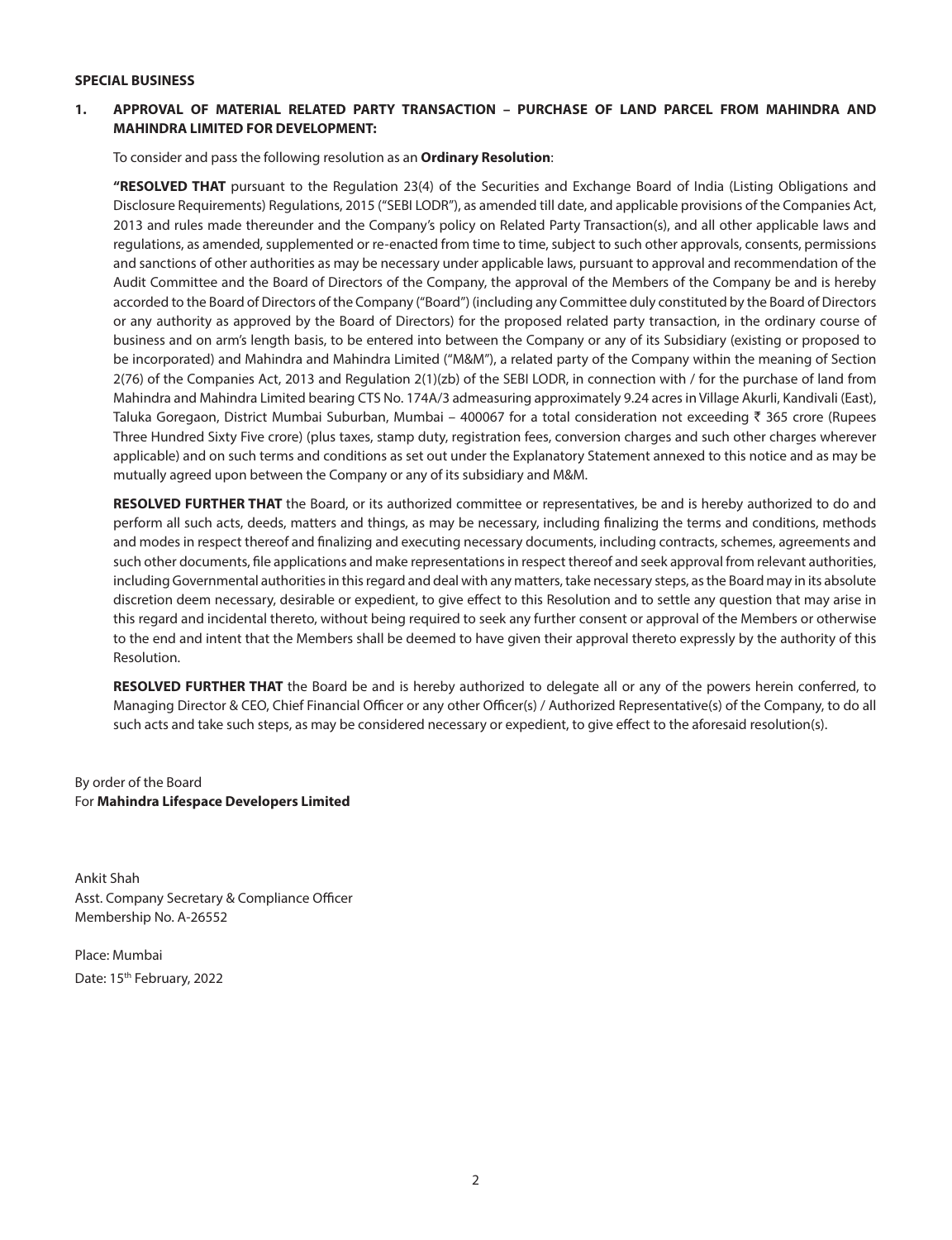## **NOTES:**

- 1. The relevant Explanatory Statement pursuant to Section 102(1) of the Companies Act, 2013 ("the Act") setting out all material facts relating to the proposed resolution is annexed hereto.
- 2. In compliance with the guidelines prescribed by the Ministry of Corporate Affairs for *inter-alia* conducting postal ballot through e-voting vide General Circulars Nos. 14/2020, 17/2020, 22/2020, 33/2020, 39/2020, 10/2021 and 20/2021 dated April 8, 2020, April 13, 2020, June 15, 2020, September 28, 2020, December 31, 2020, June 23, 2021 and December 08, 2021 respectively ("MCA Circulars"), Regulation 44 of the SEBI (Listing Obligations and Disclosure Requirements) Regulations, 2015 ("SEBI LODR Regulations") and Secretarial Standard - 2 issued by the Institute of Company Secretaries of India ("SS-2"), this Postal Ballot Notice ("Notice") along with explanatory statement and remote e-voting instructions is being sent only through electronic mode to all those Members whose e-mail addresses are registered with the Company / KFin Technologies Private Limited ('KFin'), the Registrar and Share Transfer Agent of the Company ('RTA') / Depository / Depository Participants and whose names appear in the Register of Members of the Company or in the Register of Beneficial Owners maintained by the Depositories as on Friday, 11<sup>th</sup> February, 2022 ("cut-off date").
- 3. Members may note that this Notice will also be available on Company's website (https://www.mahindralifespaces.com/investorcenter/?category=agm-egm), Stock Exchanges website - BSE Limited www.bseindia.com and National Stock Exchange of India Limited www.nseindia.com and also on the website of NSDL: https://www.evoting.nsdl.com/
- 4. In compliance with the requirement of MCA Circulars, physical copy of this Notice along with postal ballot forms and pre-paid business envelope will not be sent to the Members for this postal ballot and accordingly, the Members are required to communicate their assent or dissent through remote e-voting only.
- 5. Voting rights of Members shall be in proportion to the equity shares held by them in the paid-up equity share capital of the Company as on cut-off date i.e. Friday, 11<sup>th</sup> February, 2022. A person, whose name is recorded in the Register of Members of the Company or in the Register of Beneficial Owners maintained by the Depositories as on the cut-off date shall only be entitled to cast his / her vote through remote e-voting. A person who ceases to be a Member as on cut-off date will note be entitled to vote and should treat this Notice for information purposes only.
- 6. To comply with the provisions of Sections 108 and 110 of the Act read with Rules 20 and 22 of Companies (Management and Administration) Rules, 2014, Regulation 44 of the SEBI LODR Regulations, SS-2 and MCA Circulars, the Members are provided with the facility to cast their vote electronically through remote e-voting services provided by NSDL. Instructions for remote e-voting are provided at Note No. 13 of this Notice.
- 7. Remote e-voting period shall commence on Wednesday, 16<sup>th</sup> February, 2022 (9:00 A.M. IST) and end on Thursday, 17<sup>th</sup> March, 2022 (5.00 P.M. IST) (both days inclusive). During this period, Members of the Company holding shares either in physical or dematerialized form as on the cut-off date (including those Members who may not have received this Notice due to non- registration of their e-mail address with the Company or the Depositories / Depository Participants), may cast their vote electronically, in respect of the resolutions as set out in this Notice only through the remote e-voting. The remote e-voting module shall be disabled by NSDL for voting thereafter.
- 8. During the remote e-voting period, Members can login at e-voting platform any number of times till they have voted on the resolution. Once the vote on resolution is cast by a Member, whether partially or otherwise, Member shall not be allowed to change it subsequently or cast the vote again.
- 9. Result of postal ballot will be announced on or before Friday, 18<sup>th</sup> March, 2022. The result declared along with the Scrutinizer's Report would be displayed on the Company's website https://www.mahindralifespaces.com/investor-center/?category=agm-egm and on the website of NSDL: https://www.evoting.nsdl.com/ and shall be communicated to the Stock Exchanges, BSE Limited www.bseindia.com and National Stock Exchange of India Limited www.nseindia.com where the shares of the Company are presently listed and, if feasible, also on the notice board at the Registered Office of the Company.
- 10. The resolutions, if passed by requisite majority, shall be deemed to have been passed on the last date of remote e-voting i.e. on Thursday, 17<sup>th</sup> March, 2022.

## **11. Process for registration of email addresses and mobile number.**

- A. Process for those shareholders whose email ids / mobile number are not registered with the Company / depositories:
	- 1. In case shares are held in physical mode, please provide Folio No., Name of shareholder, scanned copy of the share certificate (front and back), PAN (self attested scanned copy of PAN card), AADHAR or any other valid address proof (self attested scanned copy), email address and mobile number by email to investor.mldl@mahindra.com / einward.ris@kfintech.com.
	- 2. In case shares are held in demat mode, shareholders are requested to update their email address and mobile number with their respective Depository Participants. Individual shareholders may note that updation of e-mail address and mobile number is mandatory for e-voting through Depositories.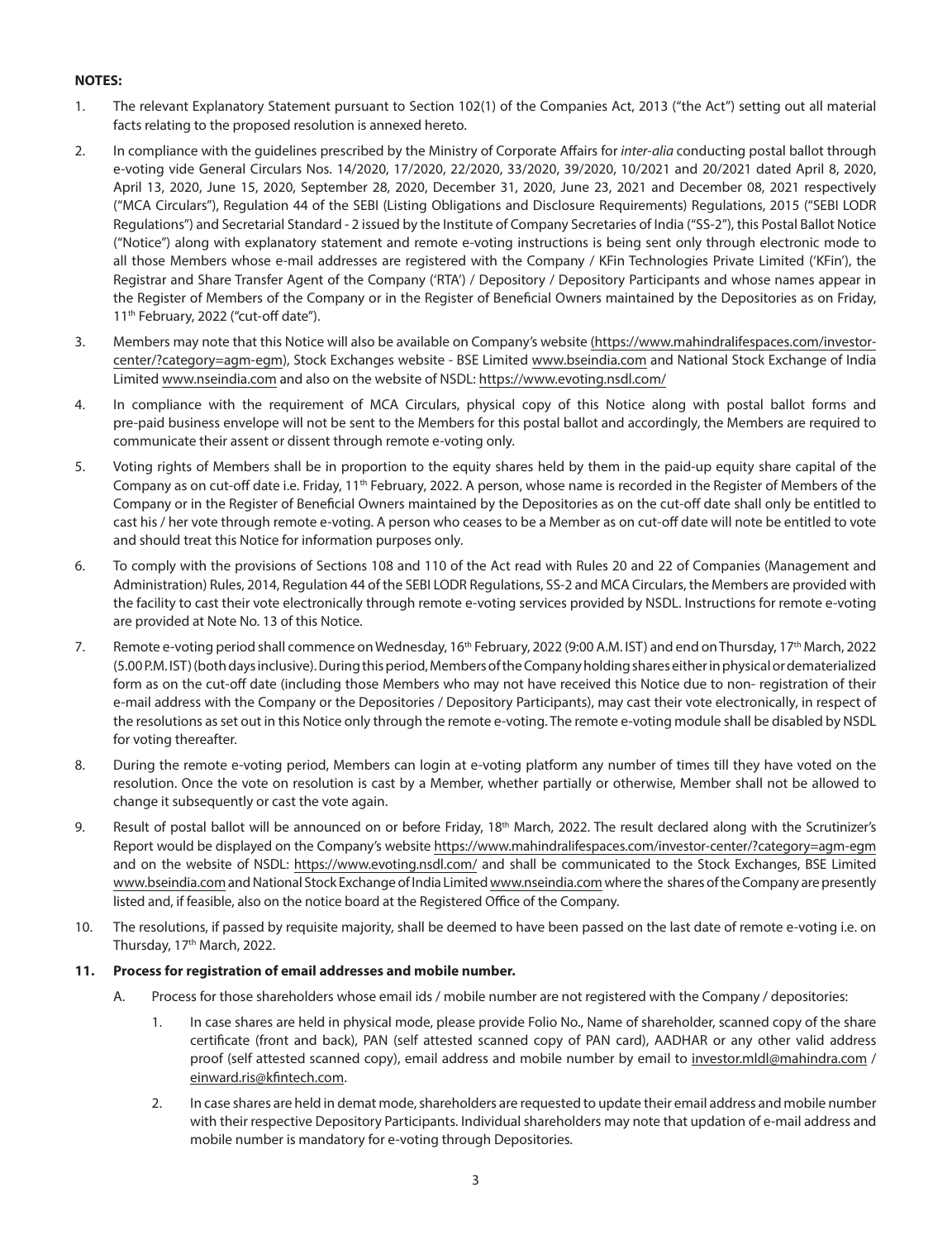- B. Alternatively, those Shareholders who have not registered their email addresses are required to send an email request to evoting@nsdl.co.in along with the following documents for procuring user id and password for e-voting for the resolution set out in this Notice:
	- 1. In case shares are held in physical mode, please provide Folio No., Name of shareholder, scanned copy of the share certificate (front and back), PAN (self attested scanned copy of PAN card), AADHAR or any other valid address proof (self attested scanned).
	- 2. In case shares are held in demat mode, please provide DPID-CLID (16 digit DPID + CLID or 16 digit beneficiary ID), Name, client master or copy of Consolidated Account statement, PAN (self attested scanned copy of PAN card), AADHAR or any other valid address proof (self attested scanned copy). If you are an Individual shareholders holding securities in demat mode, you are requested to refer to the login method explained at step 1 (A) below i.e. Login method for e-Voting for Individual shareholders holding securities in demat mode.
- 12. In light of the MCA Circulars, Members who have not registered their e-mail address and in consequence could not receive the Postal Ballot notice may temporarily get their e-mail registered with the Company's RTA, by sending an e-mail to einward.ris@kfintech.com. Post successful registration of the e-mail, Members would get soft copy of the notice and the procedure for e-voting to enable voting for this Postal Ballot.

### **13. Instructions for remote e-voting are as below:**

The manner of remote e-voting by (A) individual shareholders holding shares of the Company in demat mode, (B) Shareholders (other than individuals holding shares of the Company in demat mode) and Shareholders holding shares of the Company in physical mode.

#### **Step 1: Access to NSDL e-Voting system**

### **A. Login method for e-Voting for Individual shareholders holding securities in demat mode**

 Pursuant to SEBI circular dated December 9, 2020, on e-Voting facility provided by Listed Companies, e-Voting process has been enabled to all individual demat account holders, by way of single login credentials, through their demat account / websites of Depositories and Depository Participants. Shareholders are advised to update their mobile number and email Id in their demat accounts in order to access e-Voting facility.

| <b>Type of shareholders</b>                                               | <b>Login Method</b>                                                                                                                                                                                                                                                                                                                                                                                                                                                                                                                                                                                                                                                                                                                                                                                                        |
|---------------------------------------------------------------------------|----------------------------------------------------------------------------------------------------------------------------------------------------------------------------------------------------------------------------------------------------------------------------------------------------------------------------------------------------------------------------------------------------------------------------------------------------------------------------------------------------------------------------------------------------------------------------------------------------------------------------------------------------------------------------------------------------------------------------------------------------------------------------------------------------------------------------|
| Individual Shareholders<br>holding securities in<br>demat mode with NSDL. | user can visit the e-Services website of NSDL Viz.<br>1 <sub>1</sub><br>Existina<br><b>IDeAS</b><br>https://eservices.nsdl.com either on a Personal Computer or on a mobile. On the<br>e-Services home page click on the "Beneficial Owner" icon under "Login" which is<br>available under 'IDeAS' section, this will prompt you to enter your existing User ID and<br>Password. After successful authentication, you will be able to see e-Voting services<br>under Value added services. Click on "Access to e-Voting" under e-Voting services<br>and you will be able to see e-Voting page. Click on company name or e-Voting service<br>provider i.e. NSDL and you will be re-directed to e-Voting website of NSDL for casting<br>your vote during the remote e-Voting period.                                         |
|                                                                           | If you are not registered for IDeAS e-Services, option to register is available at<br>2.<br>https://eservices.nsdl.com. Select "Register Online for IDeAS Portal" or click at<br>https://eservices.nsdl.com/SecureWeb/IdeasDirectReg.jsp                                                                                                                                                                                                                                                                                                                                                                                                                                                                                                                                                                                   |
|                                                                           | Visit the e-Voting website of NSDL. Open web browser by typing the following URL:<br>3.<br>https://www.evoting.nsdl.com/ either on a Personal Computer or on a mobile. Once<br>the home page of e-Voting system is launched, click on the icon "Login" which is<br>available under 'Shareholder/Member' section. A new screen will open. You will<br>have to enter your User ID (i.e. your sixteen digit demat account number hold with<br>NSDL), Password/OTP and a Verification Code as shown on the screen. After successful<br>authentication, you will be redirected to NSDL Depository site wherein you can see<br>e-Voting page. Click on company name or e-Voting service provider i.e. NSDL and<br>you will be redirected to e-Voting website of NSDL for casting your vote during the<br>remote e-Voting period. |

Login method for Individual shareholders holding securities in demat mode is given below: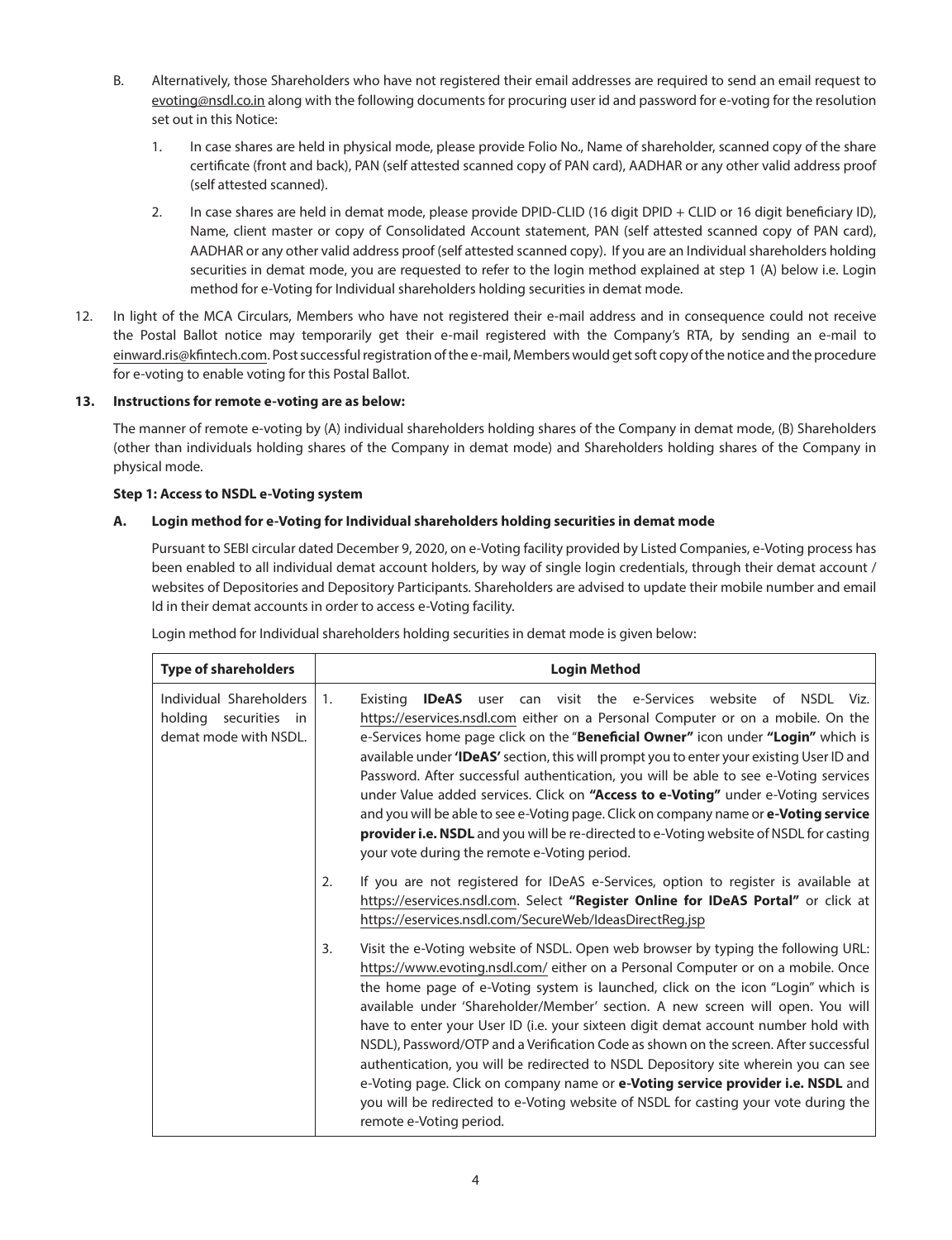|                                                                                                                          | 4.<br>Shareholders/Members can also download NSDL Mobile App "NSDL Speede" facility<br>by scanning the QR code mentioned below for seamless voting experience.                                                                                                                                                                                                                                                                                                                                                                                                                                                                  |
|--------------------------------------------------------------------------------------------------------------------------|---------------------------------------------------------------------------------------------------------------------------------------------------------------------------------------------------------------------------------------------------------------------------------------------------------------------------------------------------------------------------------------------------------------------------------------------------------------------------------------------------------------------------------------------------------------------------------------------------------------------------------|
|                                                                                                                          | <b>NSDL Mobile App is available on</b>                                                                                                                                                                                                                                                                                                                                                                                                                                                                                                                                                                                          |
|                                                                                                                          | App Store<br>Google Play                                                                                                                                                                                                                                                                                                                                                                                                                                                                                                                                                                                                        |
|                                                                                                                          |                                                                                                                                                                                                                                                                                                                                                                                                                                                                                                                                                                                                                                 |
| Individual Shareholders<br>holding securities in<br>demat mode with CDSL                                                 | 1.<br>Existing users who have opted for Easi / Easiest, they can login through their<br>user id and password. Option will be made available to reach e-Voting page<br>without any further authentication. The URL for users to login to Easi / Easiest are<br>https://web.cdslindia.com/myeasi/home/login or www.cdslindia.com and click on<br>New System Myeasi.                                                                                                                                                                                                                                                               |
|                                                                                                                          | After successful login of Easi/Easiest the user will be also able to see the E Voting<br>2.<br>Menu. The Menu will have links of e-Voting service provider i.e. NSDL. Click on<br>NSDL to cast your vote.                                                                                                                                                                                                                                                                                                                                                                                                                       |
|                                                                                                                          | 3.<br>If the user is not registered for Easi/Easiest, option to register is available at<br>https://web.cdslindia.com/myeasi/Registration/EasiRegistration                                                                                                                                                                                                                                                                                                                                                                                                                                                                      |
|                                                                                                                          | Alternatively, the user can directly access e-Voting page by providing demat Account<br>4.<br>Number and PAN No. from a link in www.cdslindia.com home page. The system will<br>authenticate the user by sending OTP on registered Mobile & Email as recorded in the<br>demat Account. After successful authentication, user will be provided links for the<br>respective ESP i.e. NSDL where the e-Voting is in progress.                                                                                                                                                                                                      |
| Individual Shareholders<br>(holding securities in<br>mode)<br>demat<br>login<br>through their depository<br>participants | You can also login using the login credentials of your demat account through your<br>Depository Participant registered with NSDL/CDSL for e-Voting facility. Upon logging in, you<br>will be able to see e-Voting option. Click on e-Voting option, you will be redirected to NSDL/<br>CDSL Depository site after successful authentication, wherein you can see e-Voting feature.<br>Click on company name or e-Voting service provider i.e. NSDL and you will be redirected to<br>e-Voting website of NSDL for casting your vote during the remote e-Voting period or joining<br>virtual meeting & voting during the meeting. |

 **Important note:** Members who are unable to retrieve User ID/ Password are advised to use Forget User ID and Forget Password option available at abovementioned website.

## **Helpdesk for Individual Shareholders holding securities in demat mode for any technical issues related to login through Depository i.e. NSDL and CDSL.**

| Login type                                                            | <b>Helpdesk details</b>                                                                                                                                                            |
|-----------------------------------------------------------------------|------------------------------------------------------------------------------------------------------------------------------------------------------------------------------------|
| Individual Shareholders holding securities in<br>demat mode with NSDL | Members facing any technical issue in login can contact NSDL helpdesk<br>by sending a request at evoting@nsdl.co.in or call at toll free no.: 1800<br>1020 990 and 1800 22 44 30   |
| Individual Shareholders holding securities in<br>demat mode with CDSL | Members facing any technical issue in login can contact CDSL helpdesk<br>by sending a request at helpdesk.evoting@cdslindia.com or contact at  <br>022-23058738 or 022-23058542-43 |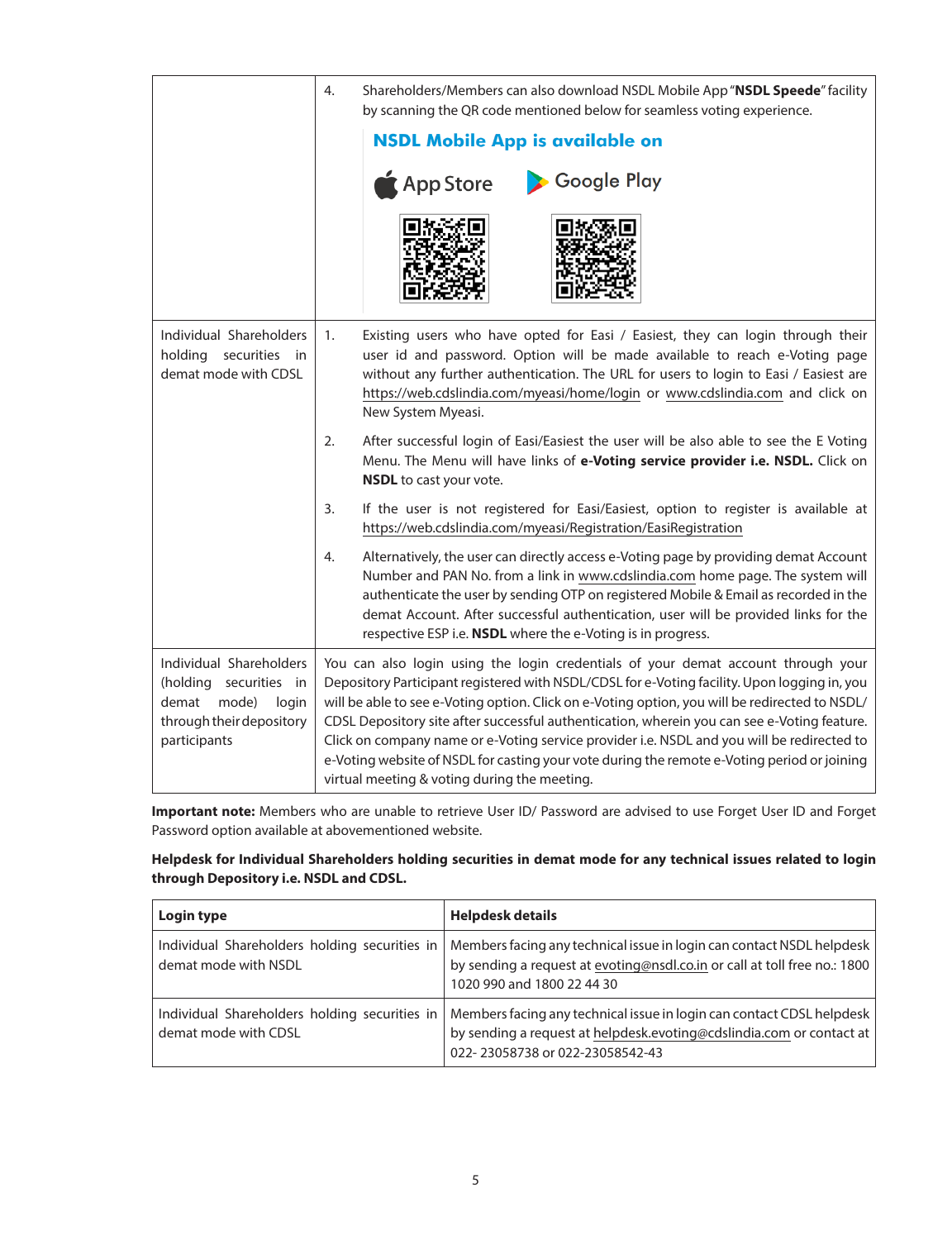**B) Login Method for shareholders other than Individual shareholders holding securities in demat mode and shareholders holding securities in physical mode.**

## **How to Log-in to NSDL e-Voting website?**

- 1. Visit the e-Voting website of NSDL. Open web browser by typing the following URL: https://www.evoting.nsdl.com/ either on a Personal Computer or on a mobile.
- 2. Once the home page of e-Voting system is launched, click on the icon "Login" which is available under 'Shareholder/ Member' section.
- 3. A new screen will open. You will have to enter your User ID, your Password/OTP and a Verification Code as shown on the screen.

 *Alternatively, if you are registered for NSDL eservices i.e. IDEAS, you can log-in at https://eservices.nsdl.com/ with your existing IDEAS login. Once you log-in to NSDL eservices after using your log-in credentials, click on e-Voting and you can proceed to Step 2 i.e. Cast your vote electronically.*

4. Your User ID details are given below:

| Manner of holding shares i.e. Demat (NSDL or<br><b>CDSL) or Physical</b> |                                                                                                              | Your User ID is:                                                                                                           |
|--------------------------------------------------------------------------|--------------------------------------------------------------------------------------------------------------|----------------------------------------------------------------------------------------------------------------------------|
| a)                                                                       | For Members who hold shares in demat   8 Character DP ID followed by 8 Digit Client ID<br>account with NSDL. | For example if your DP ID is IN300*** and Client ID is<br>12****** then your user ID is IN300***12******.                  |
| b)                                                                       | For Members who hold shares in demat<br>account with CDSL.                                                   | 16 Digit Beneficiary ID<br>For example if your Beneficiary ID is 12**************<br>then your user ID is 12************** |
| $\mathsf{C}$<br>For Members holding shares in Physical Form.             |                                                                                                              | EVEN Number followed by Folio Number registered with<br>the company                                                        |
|                                                                          |                                                                                                              | For example if folio number is 001 <sup>***</sup> and EVEN is 101456<br>then user ID is 101456001***                       |

- 5. Password details for shareholders other than Individual shareholders are given below:
	- a) If you are already registered for e-Voting, then you can use your existing password to login and cast your vote.

 If you are using NSDL e-Voting system for the first time, you will need to retrieve the 'initial password' which was communicated to you. Once you retrieve your 'initial password', you need to enter the 'initial password' and the system will force you to change your password.

- b) How to retrieve your 'initial password'?
	- (i) If your email ID is registered in your demat account or with the company, your 'initial password' is communicated to you on your email ID. Trace the email sent to you from NSDL from your mailbox. Open the email and open the attachment i.e. a .pdf file. Open the .pdf file. The password to open the .pdf file is your 8 digit client ID for NSDL account, last 8 digits of client ID for CDSL account or folio number for shares held in physical form. The .pdf file contains your 'User ID' and your 'initial password'.
	- (ii) If your email ID is not registered, please follow steps mentioned below in **process for those shareholders whose email ids are not registered**
- 6. If you are unable to retrieve or have not received the "Initial password" or have forgotten your password:
	- a) Click on "**Forgot User Details/Password**?"(If you are holding shares in your demat account with NSDL or CDSL) option available on www.evoting.nsdl.com.
	- b) **Physical User Reset Password**?" (If you are holding shares in physical mode) option available on www.evoting.nsdl.com.
	- c) If you are still unable to get the password by aforesaid two options, you can send a request at evoting@nsdl.co.in mentioning your demat account number/folio number, your PAN, your name and your registered address etc.
	- d) Members can also use the OTP (One Time Password) based login for casting the votes on the e-Voting system of NSDL.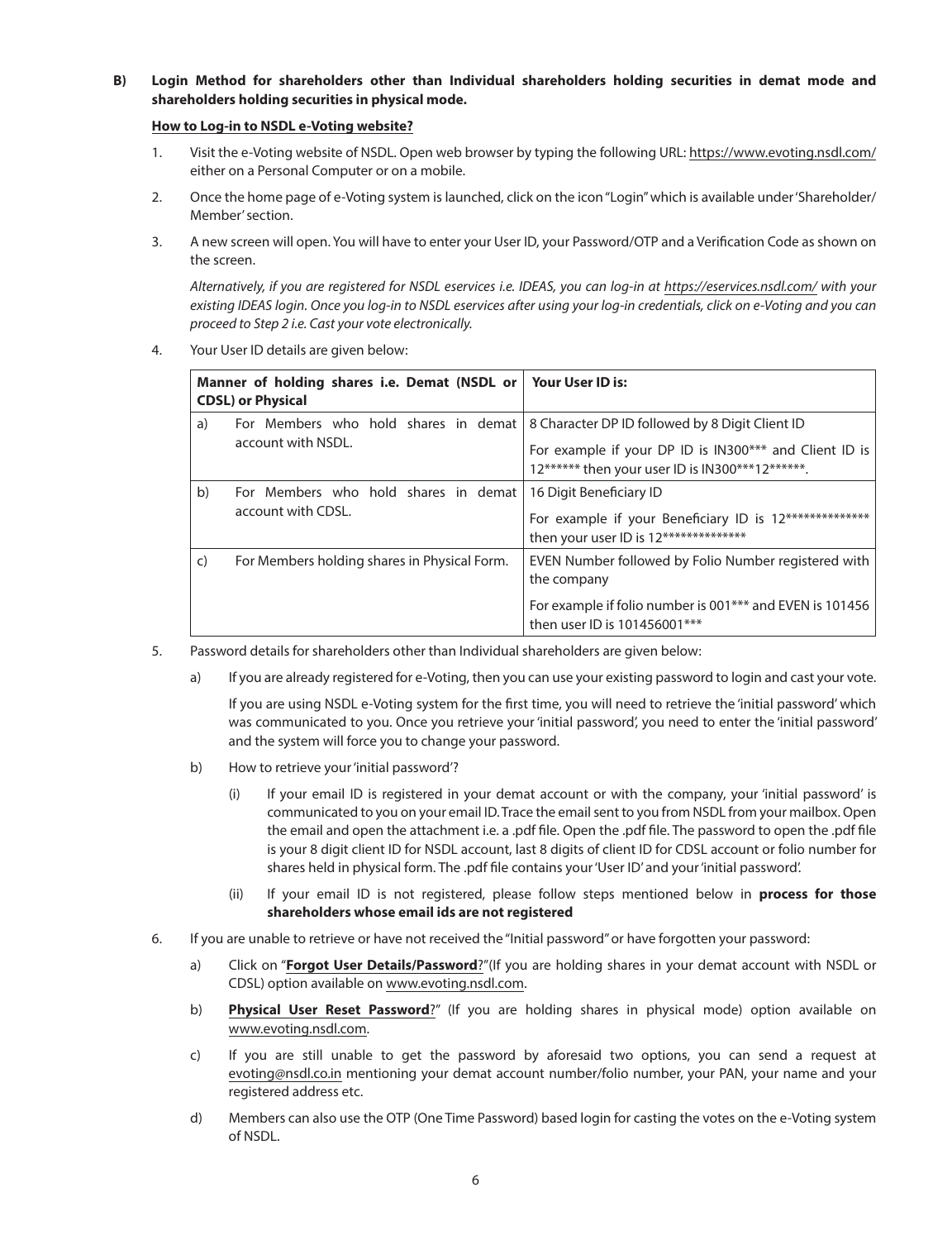- 7. After entering your password, tick on Agree to "Terms and Conditions" by selecting on the check box.
- 8. Now, you will have to click on "Login" button.
- 9. After you click on the "Login" button, Home page of e-Voting will open.

### **Step 2: Cast your vote electronically on NSDL e-Voting system.**

#### **How to cast your vote electronically on NSDL e-Voting system?**

- 1. After successful login at Step 1, you will be able to see all the companies "EVEN" in which you are holding shares and whose voting cycle.
- 2. Select "EVEN" of company for which you wish to cast your vote during the remote e-Voting period.
- 3. Now you are ready for e-Voting as the Voting page opens.
- 4. Cast your vote by selecting appropriate options i.e. assent or dissent, verify/modify the number of shares for which you wish to cast your vote and click on "Submit" and also "Confirm" when prompted.
- 5. Upon confirmation, the message "Vote cast successfully" will be displayed.
- 6. You can also take the printout of the votes cast by you by clicking on the print option on the confirmation page.
- 7. Once you confirm your vote on the resolution, you will not be allowed to modify your vote.

## **General Guidelines for shareholders**

- 1. Institutional shareholders (i.e. other than individuals, HUF, NRI etc.) are required to send scanned copy (PDF/JPG Format) of the relevant Board Resolution/ Authority letter etc. with attested specimen signature of the duly authorized signatory(ies) who are authorized to vote, to the Scrutinizer by e-mail to mferraocs@yahoo.com with a copy marked to evoting@nsdl.co.in.
- 2. It is strongly recommended not to share your password with any other person and take utmost care to keep your password confidential. Login to the e-voting website will be disabled upon five unsuccessful attempts to key in the correct password. In such an event, you will need to go through the "Forgot User Details/Password?" or "Physical User Reset Password?" option available on www.evoting.nsdl.com to reset the password.
- 3. In case of any queries, you may refer the Frequently Asked Questions (FAQs) for Shareholders and e-voting user manual for Shareholders available at the download section of www.evoting.nsdl.com or call on toll free no.: 1800 1020 990 and 1800 22 44 30 or send a request to Mr. Anubhav Saxena at evoting@nsdl.co.in
- 13. All the material documents referred to in the explanatory statement will be available for inspection electronically until the last date for receipt of votes through the e-voting process. Members seeking to inspect such documents can send an email to investor.mldl@mahindra.com.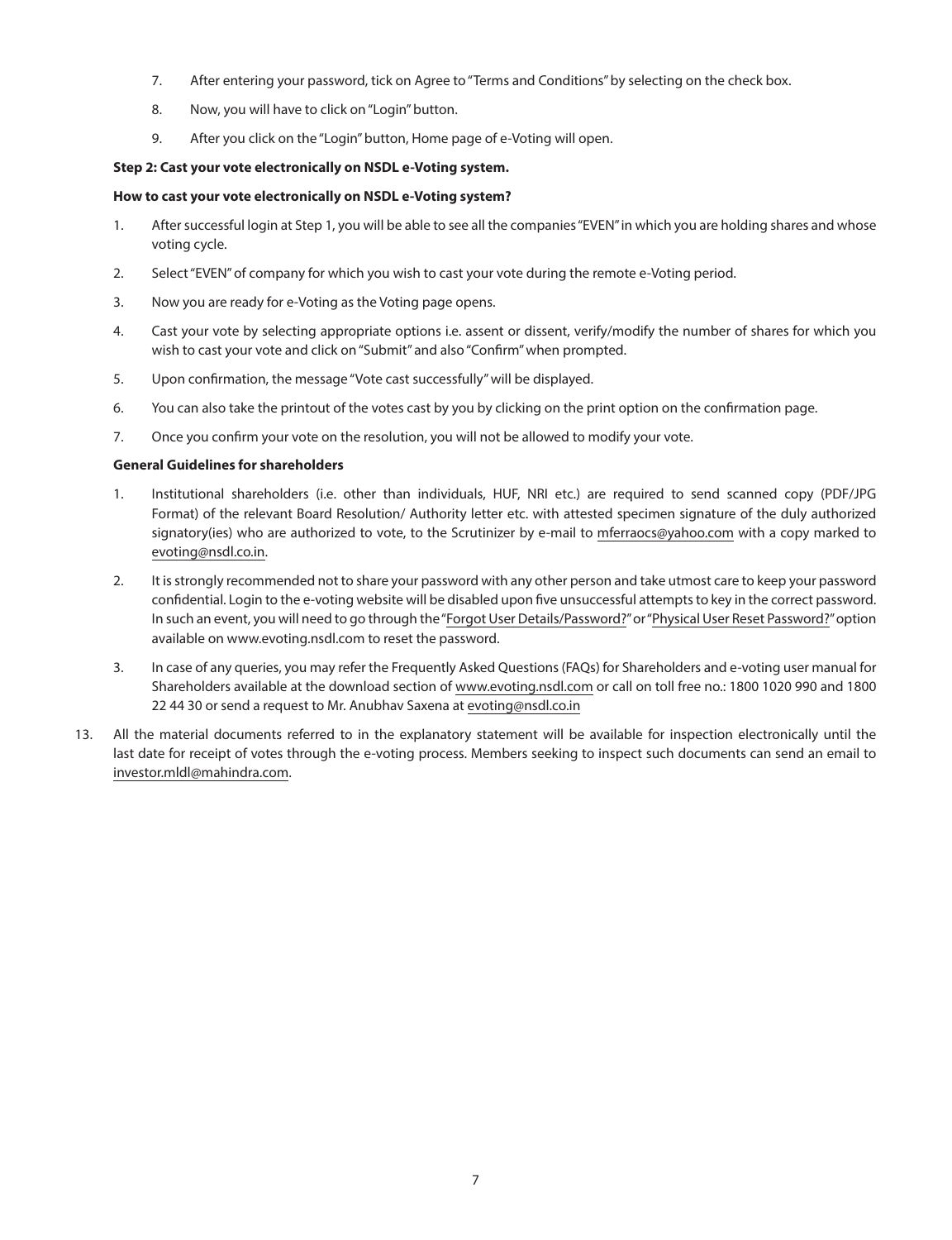## **EXPLANATORY STATEMENT PURSUANT TO SECTION 102(1) OF THE COMPANIES ACT, 2013 (''the Act")**

The Company or any of its subsidiary (existing or proposed to be incorporated) ("Purchaser") proposes to enter into a transaction with Mahindra and Mahindra Limited (M&M), the Promoter and holding company of the Company and accordingly, a related party within the meaning of Section 2(76) of the Companies Act, 2013 ("the Act") and Regulation 2(1) (zb) of the SEBI (Listing Obligations and Disclosure Requirements) Regulations, 2015 ("SEBI LODR") for purchase of land bearing CTS No. 174A/3 admeasuring approximately 9.24 acres in Village Akurli, Kandivali (East), Taluka Goregaon, District Mumbai Suburban, Mumbai – 400067 ("Subject Land") for a total consideration not exceeding ₹ 365 crore (Rupees Three Hundred Sixty Five crore only) (plus taxes, stamp duty, registration fees, conversion charges and such other charges wherever applicable). The Purchaser can pay the total consideration in tranches over a maximum period of three years with 7% p.a. interest payable on reducing balance.

The Company, with an intent to significantly grow its development footprint in its key markets, has been enhancing its land acquisition pipeline. The Subject Land which is proposed to be purchased on an outright basis is owned by M&M and is an established location in the western suburbs of Mumbai and at present has no manufacturing activity. M&M, being the owner of the land parcel, has expressed its interest to unlock the value of the Subject Land through real estate development, and accordingly has approached the Company, being among the leading real estate developers, for the same. The Company has conducted a detailed evaluation of the Subject Land and believes it offers an attractive development potential. The Subject Land is at a prime location in the western suburbs of Mumbai and is strategically located in a residential neighborhood with good social infrastructure and convenient access to western express highway and upcoming metro rail lines. The Company foresees minimal risks associated with the land and its development potential. The Subject Land will offer development potential of approximately 1 million sq.ft. of carpet area.

In view thereof, the Company, after negotiating with M&M, has decided to pursue the proposal. The relevant details of the transaction(s) are as under:

| <b>Particulars</b>                                                                                 | <b>Information</b>                                                                                                                                                                                                                                                                                                                                                                                                                    |
|----------------------------------------------------------------------------------------------------|---------------------------------------------------------------------------------------------------------------------------------------------------------------------------------------------------------------------------------------------------------------------------------------------------------------------------------------------------------------------------------------------------------------------------------------|
| Name of the Seller / Related Party                                                                 | Mahindra and Mahindra Limited ("M&M")                                                                                                                                                                                                                                                                                                                                                                                                 |
| Name of the Purchaser                                                                              | Mahindra Lifespace Developers Limited or any of its subsidiary (existing or proposed to be<br>incorporated).                                                                                                                                                                                                                                                                                                                          |
| Name of Director(s) or Key Managerial<br>Personnel, if any, who is related.                        | Dr. Anish Shah, Non-Executive Non-Independent Director of the Company, is the Managing<br>Director and Chief Executive Officer of M&M. Dr. Anish Shah does not hold any equity<br>shares in the Company.                                                                                                                                                                                                                              |
| Nature of Relationship                                                                             | M&M holds 51.34% in the total paid up equity share capital of the Company and accordingly,<br>M&M is the holding company of the Company and for all its subsidiaries.                                                                                                                                                                                                                                                                 |
| Nature,<br>material<br>monetary<br>terms,<br>value and particulars of contracts or<br>arrangements | The Purchaser proposes to purchase land bearing CTS No. 174A/3 admeasuring<br>approximately 9.24 acres in Village Akurli, Kandivali (East), Taluka Goregaon, District<br>Mumbai Suburban, Mumbai – 400067 from M&M for a total consideration of $\bar{\tau}$ 365 crore<br>(Rupees Three Hundred Sixty Five crore only) (plus taxes, stamp duty, registration fees,<br>conversion charges and such other charges wherever applicable). |
|                                                                                                    | The Purchaser can pay the total consideration in tranches over a maximum of three years<br>with 7% p.a. interest payable on reducing balance.                                                                                                                                                                                                                                                                                         |
|                                                                                                    | Upon necessary due diligence and subject to certain approvals and payment of first<br>tranche, requisite agreements will be executed between M&M and the Purchaser to<br>convey ownership of the land and its possession.                                                                                                                                                                                                             |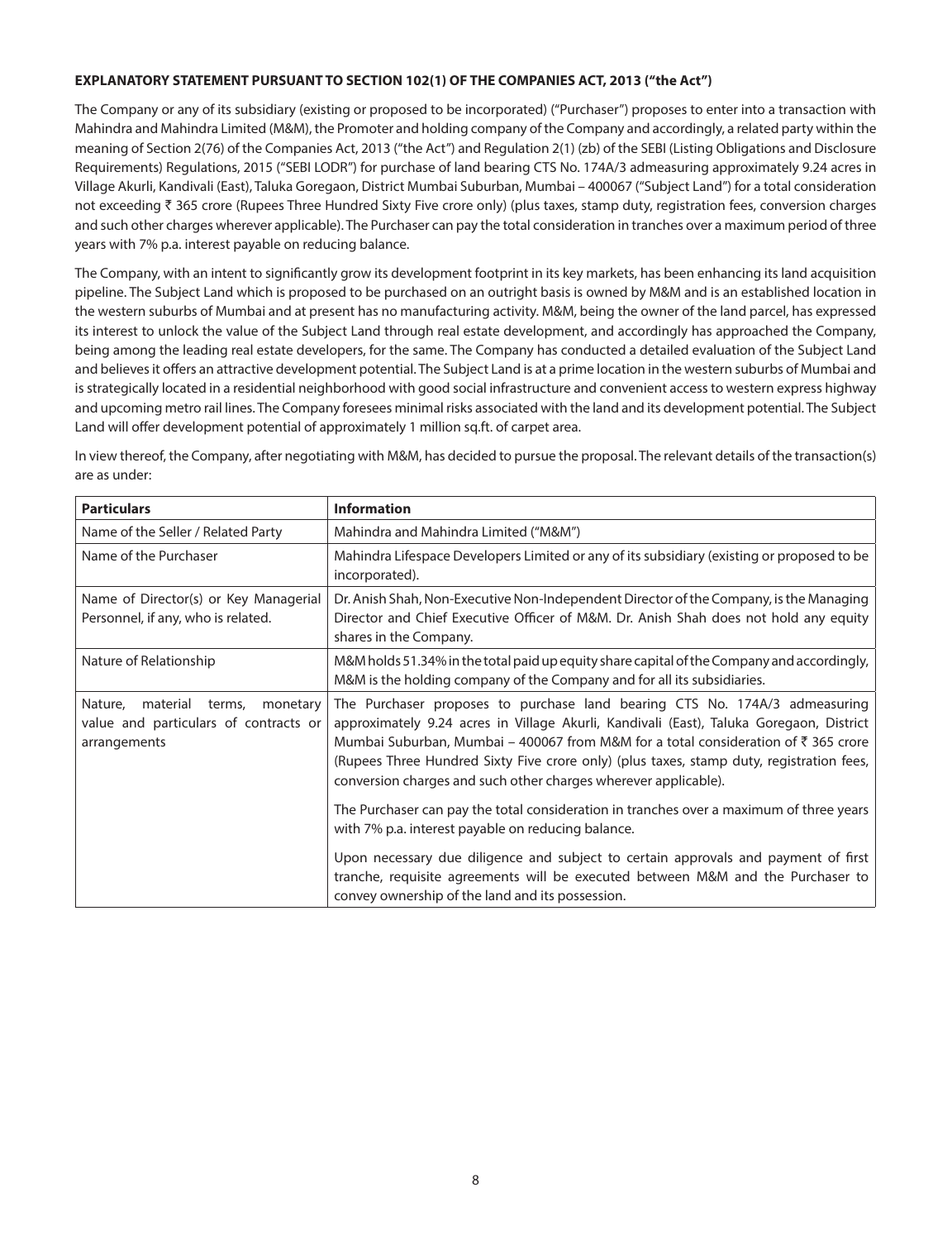| <b>Particulars</b>                                                          | <b>Information</b>                                                                                                                                                                                                                                                                                                                                                                                                                                                                                                                                                                                                                                                                                                                                             |
|-----------------------------------------------------------------------------|----------------------------------------------------------------------------------------------------------------------------------------------------------------------------------------------------------------------------------------------------------------------------------------------------------------------------------------------------------------------------------------------------------------------------------------------------------------------------------------------------------------------------------------------------------------------------------------------------------------------------------------------------------------------------------------------------------------------------------------------------------------|
| Any other information relevant or                                           | <b>RATIONALE</b><br>А.                                                                                                                                                                                                                                                                                                                                                                                                                                                                                                                                                                                                                                                                                                                                         |
| important for the Members to make a<br>decision on the proposed transaction | The rationale behind the proposed transaction is provided in the explanatory<br>statement above.                                                                                                                                                                                                                                                                                                                                                                                                                                                                                                                                                                                                                                                               |
|                                                                             | В.<br>ARM'S LENGTH PRICING VETTED BY AN INDEPENDENT REPUTED VALUATION AND<br><b>ADVISORY FIRMS:</b>                                                                                                                                                                                                                                                                                                                                                                                                                                                                                                                                                                                                                                                            |
|                                                                             | The proposed related party transaction mentioned in this proposal has been<br>evaluated on behalf of the Company and M&M by three reputed valuation and<br>advisory firms.                                                                                                                                                                                                                                                                                                                                                                                                                                                                                                                                                                                     |
|                                                                             | The Company appointed CBRE South Asia Private Ltd ("CBRE") to conduct an<br>independent valuation.                                                                                                                                                                                                                                                                                                                                                                                                                                                                                                                                                                                                                                                             |
|                                                                             | M&M appointed Colliers International (India) Property Services Pvt Ltd<br>("Colliers") to conduct an independent valuation.                                                                                                                                                                                                                                                                                                                                                                                                                                                                                                                                                                                                                                    |
|                                                                             | M&M and the Company thereafter appointed Housing Development Finance<br>Corporation Limited ("HDFC") to provide a fairness assessment report.                                                                                                                                                                                                                                                                                                                                                                                                                                                                                                                                                                                                                  |
|                                                                             | Brief profile of valuation and advisory firms:                                                                                                                                                                                                                                                                                                                                                                                                                                                                                                                                                                                                                                                                                                                 |
|                                                                             | CBRE is a global commercial real estate services company providing<br>1.<br>solutions to the property owner, investor and occupier. The abbreviation<br>CBRE stands for Coldwell Banker Richard Ellis. It is the largest commercial<br>real estate services company in the world. The firm is ranked 122 <sup>nd</sup> on the<br>Fortune 500 and has been included in the Fortune 500 every year since 2008.<br>CBRE India has been serving Indian market for 27 years offering a range of<br>integrated services, including facilities, transaction and project management;<br>property management; investment management; appraisal and valuation;<br>property leasing; strategic consulting; property sales; mortgage services and<br>development services. |
|                                                                             | Colliers is a diversified professional services and investment management<br>2.<br>company. The firm provides services to commercial real estate users,<br>owners, investors and developers; which include consulting, corporate<br>facilities, investment services, landlord and tenant representation, project<br>management, urban planning, property and asset management, and<br>valuation and advisory services.                                                                                                                                                                                                                                                                                                                                         |
|                                                                             | 3.<br>Housing Development Finance Corporation Limited founded in 1977 is<br>an Indian financial services company based in Mumbai, India. It is a major<br>housing finance provider in India. It also has significant presence in realty<br>(including developer financing) and providing housing loans.                                                                                                                                                                                                                                                                                                                                                                                                                                                        |
|                                                                             | As per the valuation report received from CBRE, the Subject Land is valued between<br>₹ 364.70 crore to ₹ 371.60 crore. Colliers has valued the land between ₹ 358.00 crore to<br>₹ 390.00 crore.                                                                                                                                                                                                                                                                                                                                                                                                                                                                                                                                                              |
|                                                                             | HDFC's fairness report, basis the two independent valuation reports and their own<br>assessment of comparable transactions in the relevant market, pegs the fair value of the<br>land between ₹ 351.12 crore and ₹ 369.60 crore.                                                                                                                                                                                                                                                                                                                                                                                                                                                                                                                               |
|                                                                             | The two independent valuations and the fairness assessment above confirm that the<br>proposed value of the transaction is at arm's length.                                                                                                                                                                                                                                                                                                                                                                                                                                                                                                                                                                                                                     |
|                                                                             | The proposed transaction is in the ordinary course of business and on arm's length basis.                                                                                                                                                                                                                                                                                                                                                                                                                                                                                                                                                                                                                                                                      |

Section 188 (1) (b) of the Companies Act, 2013 read with Rule 15 (3) (a) (ii) of the Companies (Meetings of Board and its Powers) Rules, 2014 require that any transaction entered into between related parties for buying of property of any kind, where the amount involved is equal to or exceeds 10% of the net worth of the Company is to be approved by the Members of the company by way of passing an ordinary resolution. The proposed transaction would be in the nature of a related party transaction under Section 188(1) (b) of the